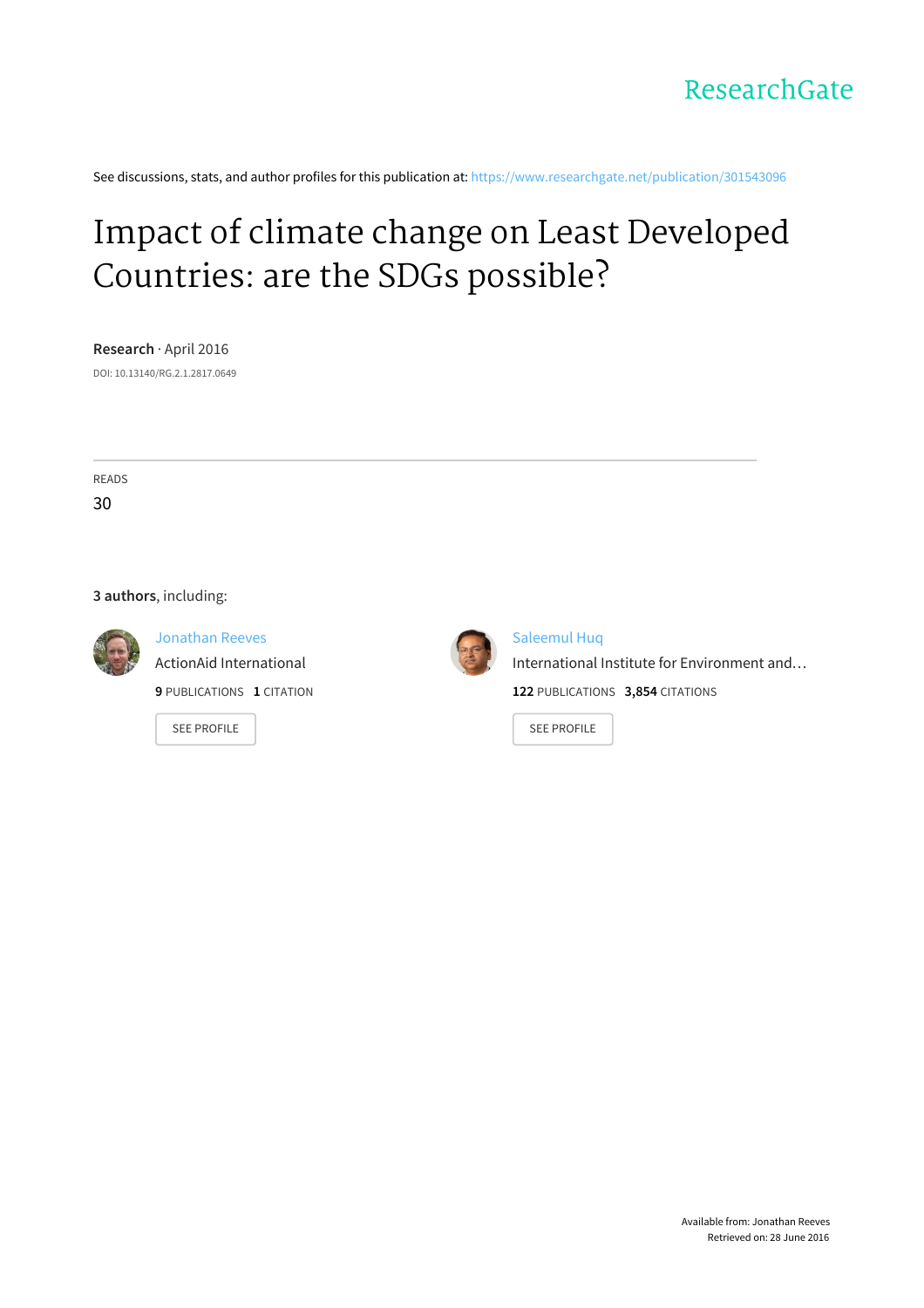#### **Climate change, governance**

*Keywords:* Climate change, Sustainable Development Goals (SDGs),<br>Least Developed Countries (LDCs),

# **Least Development Development Development Development Development Development Development Development Development Development Development Development Development Development Development Development Development Development**

iied

# **ICCCAD**

#### **Issue date** May 2015

## **Policy** pointers

As climate change could undermine LDCs' ability to achieve all SDGs, resilience must be mainstreamed into achievement of SDGs.

#### For LDCs to achieve SDGs, the new climate agreement must limit global warming below 2°C and provide adequate additional financing and compensation.

LDCs should not have to prioritise payment of debts over financing achievement of the SDGs until developed countries have met ODA commitments and paid 'climate debts'.

#### Adaptation finance

should be targeted to countries whose ability to meet the SDGs will be most affected by climate change.

## Impact of climate change on Least Developed Countries: are the SDGs possible?

The Sustainable Development Goals (SDGs) will define the priorities of the UN's development agenda beyond 2015. But the reality of climate change impacts will render these aspirational goals almost impossibly challenging for the Least Developed Countries (LDCs) unless the current level of ambition in development and climate action is urgently increased. This briefing summarises our analysis of the projected impacts of climate change on the ability of the LDCs to achieve each SDG, based on evidence primarily from the Fifth Assessment Report (AR5) of the UN's Intergovernmental Panel on Climate Change. We go on to recommend policy pointers for the LDCs and their partners for the upcoming negotiations on the post-2015 agenda, financing for development, and a new climate change agreement.

The LDCs are facing the sharp end of climate change (Table 1). This briefing breaks down how climate change will impact — directly or indirectly  $-$  their ability to achieve each goal<sup>1</sup> proposed by the Open Working Group on SDGs.<sup>2</sup>

#### SDG-1. Poverty

Climate change and climate variability worsen existing poverty, exacerbate inequalities, and trigger both new vulnerabilities and some opportunities. There is **robust evidence** that these hazards act as a threat multiplier for poor people,<sup>3</sup> meaning climate change represents a huge additional barrier to poverty eradication in LDCs (Target 1.1).

Climate change will affect those most in need of social protection, making providing protection (Target 1.3) harder. Food-related impacts indirectly affect poverty:<sup>4</sup> under a low crop productivity scenario, countries like Bangladesh

could experience a 15 per cent net increase in poverty by 2030.3 Land access (Target 1.4) is threatened as rising sea levels endanger the very existence of some atoll nations. Target 1.a aims to mobilise resources to end poverty; but allocation of official development assistance (ODA) to adaptation could reduce overall available funds for development.3

#### SDG-2. Hunger and food security<sup>5</sup>

All dimensions of food security — availability, access, utilisation, and stability — are vulnerable to climate change. Climate change may lead to 170 million more undernourished people in 2080.<sup>3</sup>

Crops already near their maximum heat tolerance<sup>6</sup> are particularly vulnerable. By 2080, major decreases in land productivity are expected in sub-Saharan Africa (14–27 per cent) and Southeast Asia (18–32 per cent).<sup>3</sup> Losses to genetic diversity (Target 2.5) are also projected.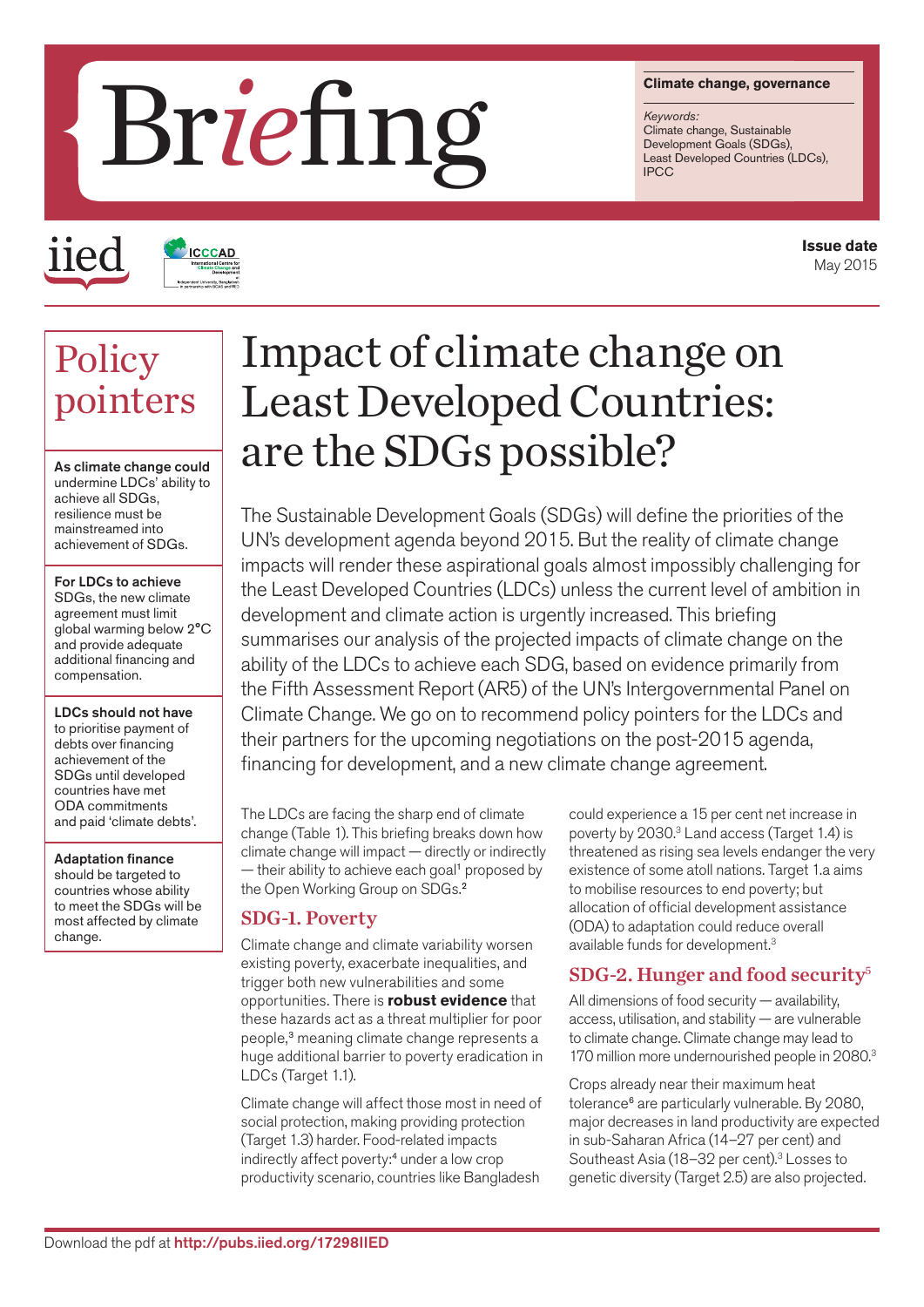#### SDG-3. Health and wellbeing

In Africa, the IPCC states that children and pregnant women are particularly vulnerable to climate-related health risks. There is **medium confidence** about the increasing risk of

### *Climate change will significantly hamper LDCs' ability to achieve SDGs*

water-borne diseases (Target 3.3) and water pollution (Target 3.9). Extreme events can also affect mental health (Target 3.4).

Extreme events and climate-sensitive diseases pose occupational risks to health workers (Target 3.c). Health costs could rise. In Burundi, Malawi, Rwanda and Sudan, in-patient treatment costs per 1,000 people could increase by over 20 per cent by 2100.3

#### SDG-4. Education

Education facilities could be vulnerable to climate-related disasters (Target 4.a). In Ethiopia and Malawi, droughts and floods have increased pressure to take children out of school.3

#### SDG-5. Gender equality

There are significant gender dimensions to climate change. Statistical evidence from 141 countries from 1981–2002 shows disasters kill women at an earlier age than men.<sup>3</sup>

Migration impacts can be gender-specific: in Niger, male migration is increasing, leaving women with no labour support;<sup>7</sup> in Ethiopia, girls often spend more time fetching water during droughts.<sup>8</sup>

Climate change also threatens equal access to resources (Target 5.a). In Uganda, men were found to be able to amass land after floods, while droughts reduced women's non-land assets.<sup>3</sup>

#### SDG-6. Water and sanitation

Many climate impacts are water-related, including increased floods and droughts. Sanitation (Target 6.2) and water quality (Target 6.6) are both threatened as storm runoff adds to sewage. Adapting water infrastructure may add 10–20 per cent to the costs to developing countries of meeting water-related Millennium Development Goals.<sup>3</sup>

Water-related ecosystems (Target 6.6), including mountains and forests, are vulnerable. In future decades, glacier shrinkage will threaten water supplies.

#### SDG-7. Sustainable energy for all<sup>5</sup>

Renewable energy could provide energy access for billions of people and cut emissions.3 But if energy access (Target 7.1) is met through fossil

fuels, this could exacerbate climate change and cause 'maladaptation'.<sup>9</sup> As LDCs are particularly vulnerable to climate impacts, increased fossil fuel use could particularly affect them. The IPCC recommends a 'fundamental transformation' of the energy system over the critical next 15 years.<sup>10</sup> Furthermore, hydropower and bioenergy are both vulnerable to climate-induced changes in water availability.

#### SDG-8. Growth and employment<sup>5</sup>

Target 8.1 aims at sustaining GDP growth in LDCs above seven per cent per year. However, climate-related hazards impact GDP.

In Vanuatu, losses due to storms between 1998 and 2009 were estimated at 27.1 per cent of GDP.3 The IPCC cites **high confidence** that coral reef degradation will negatively impact island communities and livelihoods, including tourism. In Ethiopia, hydrological variability is projected to decrease GDP growth by up to 38 per cent. In Tanzania, estimated costs of treating climate-related cholera cases in 2030 are 0.32–1.4 per cent of GDP.

Dehydration and heat exhaustion undermine people's ability to carry out physical work – threatening safe working environments (Target 8.8). By 2100, climate change may reduce labour productivity by 11–27 per cent in the tropics, which could reduce economic output in affected sectors by 8-22 per cent.<sup>3</sup>

#### SDG-9. Infrastructure<sup>5</sup>

Climate change can impact on infrastructure, including energy, water, transport and health. The IPCC provides **robust evidence** about impacts on water supply infrastructure, and **high agreement** about negative impacts on transport infrastructure. Cotonou, Benin, is just one city where property, infrastructure and water sources will be negatively affected.<sup>7</sup> Without sustainable infrastructure policies, there is also a risk of 'locking-in' high-carbon infrastructure.10

#### SDG-10. Inequality

The IPCC highlights **robust evidence** that the socially and economically disadvantaged are disproportionally affected by climate impacts, because they often have the weakest buffer to climate hazards.This may jeopardise efforts to tackle inequality.

Efforts to promote safe migration (Target 10.7) could be affected. The IPCC cites **medium evidence** about impacts on forms of migration that compromise human security. Events like the 1980s drought in Mali<sup>7</sup> previously led to significant displacement.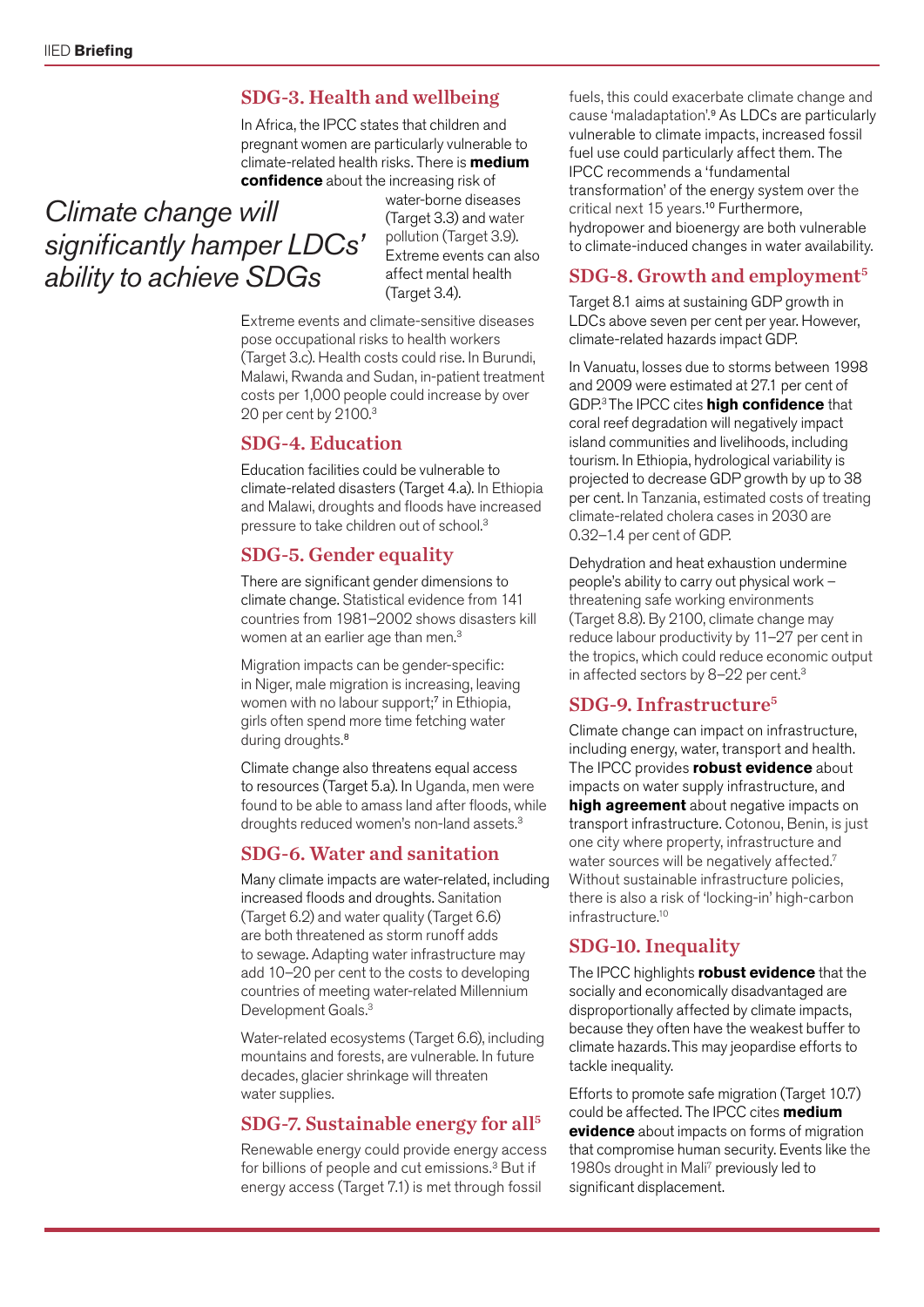#### SDG-11. Cities and human settlements

By 2030, over a third of the world's urban population may be concentrated in urban centres in LDCs.7 The IPCC highlights **very high confidence** that urban climate change-related risks are increasing. Extreme events damage housing and particularly affect informal structures, threatening safe housing (Target 11.1). In Burundi, floods and mudslides have led to huge urban displacement.7

Floods and storms can destroy cultural and natural heritage (Target 11.4) with intangible value.<sup>11</sup> Sea-level rise has already been blamed for destroying spiritual sites in Pacific islands.<sup>12</sup> Planning towards disaster resilience, in line with the Sendai Framework (Target 11.b), will be more difficult with increased frequency and intensity of disasters.

#### SDG-12. Sustainable consumption and production

Rising temperatures may threaten efforts to reduce food losses, including post-harvest losses (Target 12.3), as changes in temperature can result in geographical shifts of pests and diseases.3

#### SDG-13. Climate change

Target 13.1 aims to strengthen resilience to climate-related hazards. However, limits to adaptation include lack of resources, information, and physiological limits. In many small islands, coral reefs provide food and livelihood services. Preserving more than ten per cent of reefs worldwide would require limiting warming to below  $1.5 \pm 1.3$ °C. $3$ 

Some authors suggest meeting the SDGs will require additional investments of US\$2–3 trillion.<sup>13</sup> As adaptation is far more difficult under highemission scenarios, these costs would increase. In Africa, adaptation costs by 2050 could reach US\$35 billion/year in a 2°C scenario (one per cent of African GDP by 2100) and US\$50 billion/year in a 3.5–4°C scenario (seven per cent of African GDP by 2100).<sup>14</sup> The 'adaptation gap' is really part of a broader development gap, and delaying climate action will increase these deficits.<sup>15</sup>

#### SDG-14. Marine resources

Marine species composition is changing as the ocean warms.3 Nineteen of the 33 countries with fisheries classified as highly vulnerable are LDCs; and Bangladesh, Cambodia, DRC, Madagascar, Sierra Leone, Tanzania and Uganda are identified as highly dependent on fisheries.<sup>7</sup> In East Africa, warming has reduced Lake Tanganyika's primary productivity, with fish yields decreasing by an estimated 30 per cent.<sup>3</sup>

#### Box 1. Key impacts of climate change faced by LDC regions and groups

Africa: uncertain rainfall change; shifting ecosystem ranges; increased stress on water availability; increased vulnerability of agricultural systems; multiplied health vulnerabilities.

Asia: water scarcity; higher temperatures causing lower rice yields; potential decrease in marine biodiversity; stresses caused by rapid urbanisation compounded; extreme climate events increasingly affecting human health, security, livelihoods, and poverty.

**Small Islands:** sea-level rise; degradation of fresh groundwater by sea water; degradation of coral reef ecosystems, affecting island communities and livelihoods.

CO<sub>2</sub> uptake is increasing the ocean's acidity, threatening shellfish by reducing their ability to form shells. Warming can also cause oxygen levels to fall and, in extreme cases, 'dead zones' may form. The IPCC argues reducing CO<sub>2</sub> is the most effective and least risky method to tackle acidification (Target 14.3). Economic benefits to LDCs from marine resources (Target 14.7) are threatened — as by 2100, global costs of coral reef loss are estimated at US\$870 billion/year under the rapid growth scenario.3

#### SDG-15. Ecosystems and biodiversity

There is **high confidence** that climate change exacerbates other impacts on biodiversity. Tree species are vulnerable to drought- and fire-induced mortality during dry periods. River deltas and wetlands are vulnerable to rising sea levels, while glacier melt may affect mountainous regions.

Efforts to halt biodiversity loss (Target 15.5) are threatened. An estimated 20–30 per cent of assessed plant and animal species are at increased risk of extinction with 2–3°C warming.<sup>16</sup>

#### SDG-16. Peace and justice

The IPCC cites **medium evidence** that some risk factors for increased violence within states are climate sensitive. Heatwaves are associated with increasing violence, and transboundary climate impacts, including on shared water resources, can increase state rivalry.

#### SDG-17. Means of implementation<sup>5</sup>

Climate change will increase the financial resources and capacity building required for LDCs to achieve the SDGs, in a context of increasing competition for such resources. In small islands, placing long-term climate adaptation needs above presently critical development needs could inadvertently reduce resilience.<sup>3</sup>